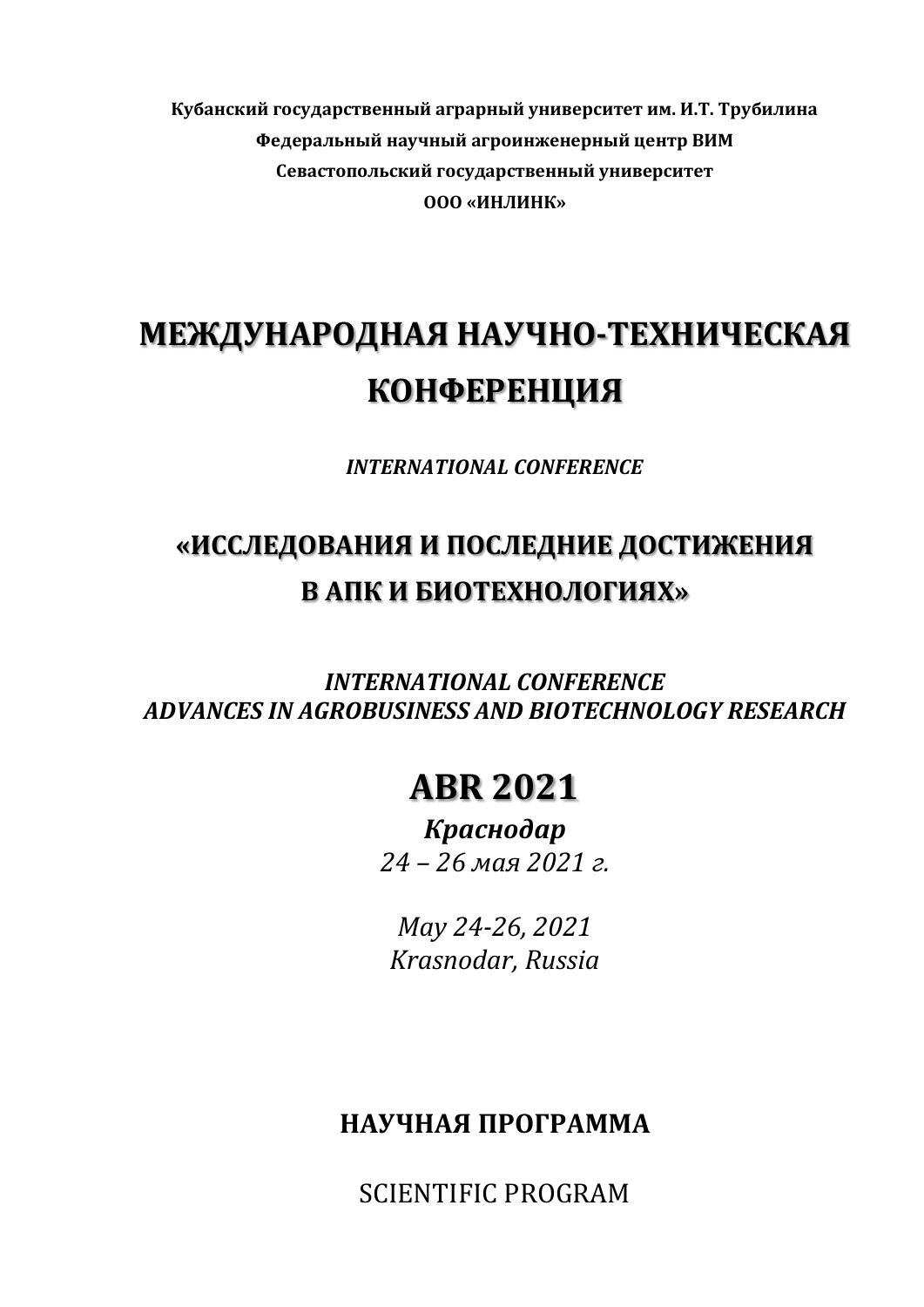#### **КОМИТЕТЫ** *(COMMITTIE)*

#### **Председатель**

Prof. Andrey Koshchaev (vice-rector of Kuban State Agrarian University named after I.T. Trubilin, Krasnodar, Russia)

#### **Международный программный комитет**

Prof. Andrey Izmaylov (Academician of the Russian Academy of Sciences, Federal Scientific Agroengineering Center VIM, Moscow, Russia)

Prof. Alexey Dorokhov (corresponding member of Russian Academy of Sciences, Federal Scientific Agroengineering Center VIM, Moscow, Russia)

Prof. Alexander Tsoi (Almaty Technological University, Kazakhstan)

Prof. Aleksandra Deluka-Tibljaš (University of Rijeka, Croatia)

Prof. Manarbek Galiev (West Kazakhstan agrarian and technological University, Kazakhstan)

Assoc. prof. Noureldin Sharaby (Kafrelsheikh University, Egypt)

Prof. Evgeniy Trubilin (Kuban State Agrarian University named after I.T. Trubilin, Krasnodar, Russia)

Assoc. prof. Hoang Ngia Dat (Hanoi University of Agriculture, Vietnam)

Prof. Sadriddin Turobjonov (Tashkent State Technical University named after Islam Karimov, Uzbekistan)

Prof. Lyudmila Donchenko (Kuban State Agrarian University named after I.T. Trubilin, Krasnodar, Russia)

Prof. Sergey Bratan (Sevastopol State Universitu, Sevastopol, Russia)

Assoc. prof. Bahromjon Akhmadov (Tajik Agrarian University named Shirinsho Shotemur, Tajikistan)

#### **Оргкомитет**

Assoc. prof. Sergey Belousov (Kuban State Agrarian University named after I.T. Trubilin, Krasnodar, Russia)

Assoc. prof. Anatoly Gulyaev (Federal Scientific Agroengineering Center VIM, Moscow, Russia)

Assoc. prof. Maxim Moskovskiy (Federal Scientific Agroengineering Center VIM, Moscow, Russia)

Assoc. prof. Stanislav Roshchupkin (Sevastopol State University, Sevastopol, Russia)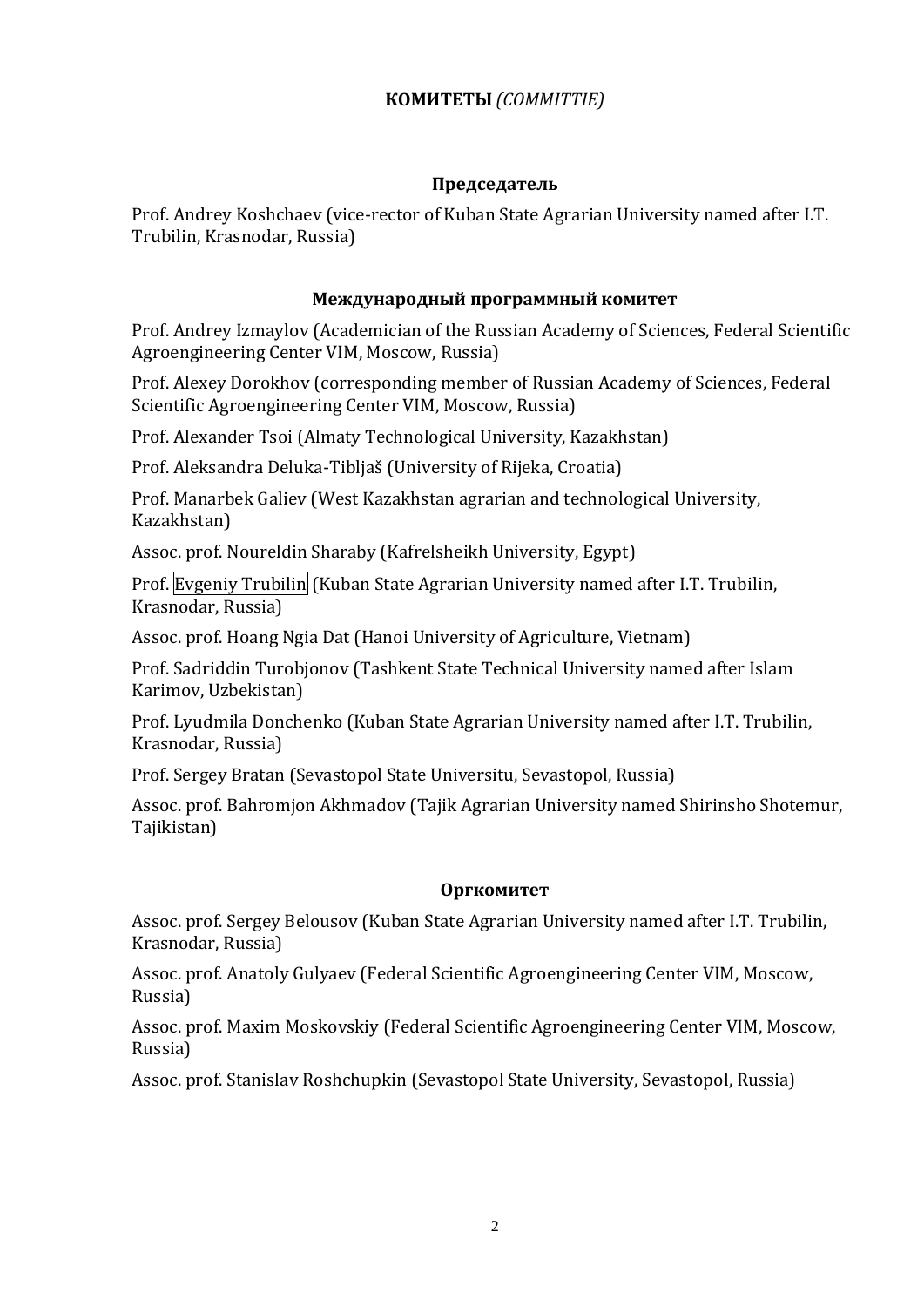#### **К СВЕДЕНИЮ УЧАСТНИКОВ**

**ПРИБЫТИЕ** участников конференции 23 мая 2021 г.

**МЕСТО ПРОВЕДЕНИЯ** – КубГАУ, корпус факультета механизации, ул. Калинина 13, Краснодар, Россия,

**РЕГИСТРАЦИЯ** участников 24 мая (с 08.00 до 10.00), главный холл.

#### **Порядок работы конференции**

#### **24 мая, понедельник**

8.00-10.00 –Регистрация участников (холл факультета) 10.00-11.00 – Открытие конференции (ауд. (345 мх.) 11.00-18.00 – Секционные заседания (с перерывами на обед и кофе-брейки)

#### **25 мая, вторник**

9.00-15.00 Секционные заседания (ауд. (345 мх.)

#### **26 мая, среда**

10.00 Закрытие конференции.

**Рабочие языки** – русский, английский

#### **Регламент**

Продолжительность устных докладов – 10-12 минут, включая ответы на вопросы. Формат презентации: Power Point, pdf, doc.

Загрузка докладов на компьютер ассистента руководителя секции осуществляется только перед началом работы секции. При необходимости руководитель секции может вносить изменения в порядок выступлений.

*Стендовые доклады* – в формате А1 (вертикальное или горизонтальное расположение).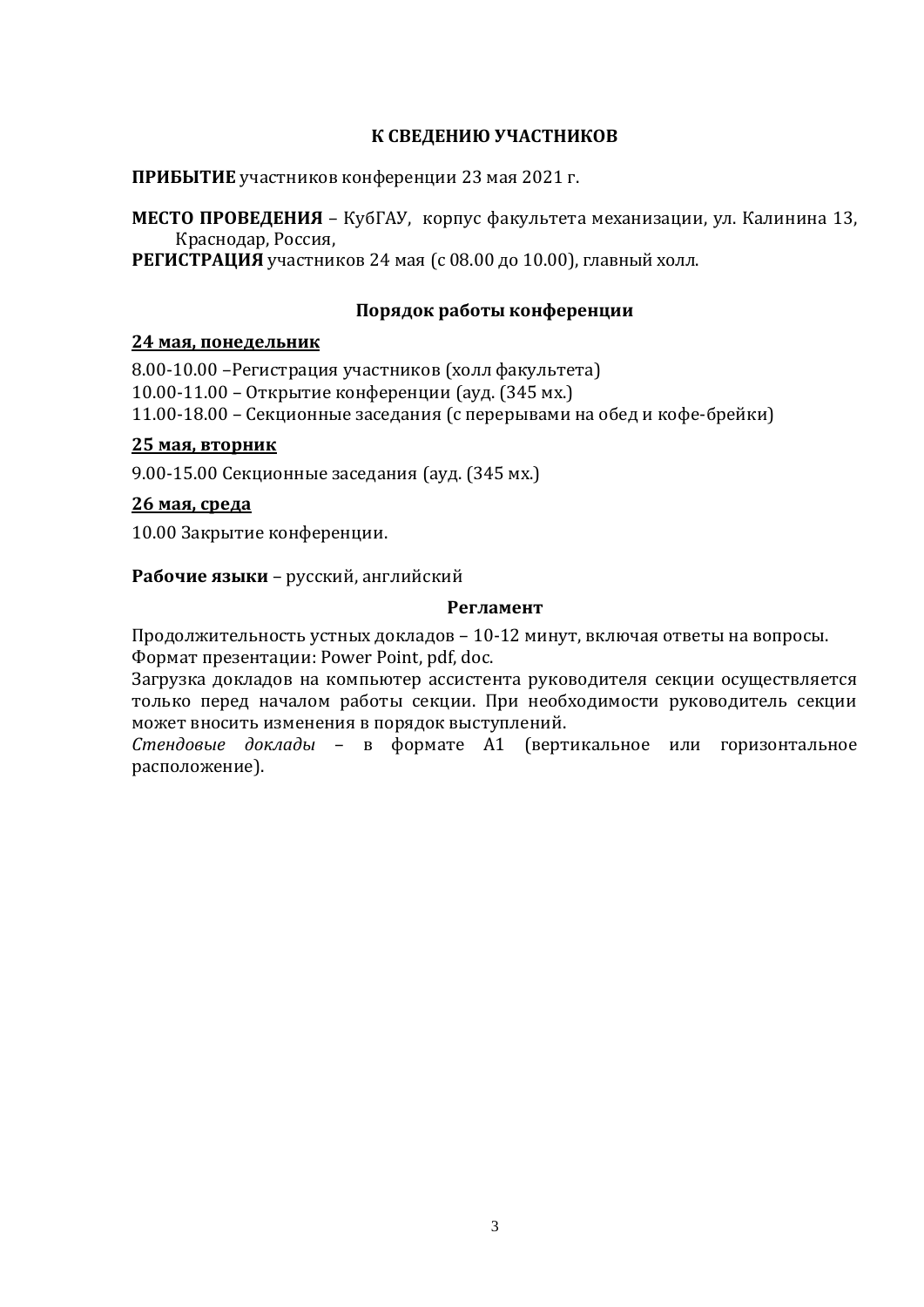|     | СЕКЦИЯ 1. АГРОБИЗНЕС                                                                                                                                            |                                                                                                  |
|-----|-----------------------------------------------------------------------------------------------------------------------------------------------------------------|--------------------------------------------------------------------------------------------------|
| 1.1 | Agronomist vacancy in the online labor market: how<br>employers want to see it                                                                                  | Anna Aletdinova                                                                                  |
| 1.2 | The use of accounting outsourcing in small<br>agricultural enterprises                                                                                          | Sergey Yekimov, Viktoriia Nianko,<br>Serhii Harkusha, Oksana Burlitska<br>and Tetiana Gavrilko   |
| 1.3 | State support for tourism clusters in green tourism                                                                                                             | Sergey Yekimov, Viktoriia Nianko,<br>Zhanna Chesnokova, Lyudmila<br>Dolmatova and Anna Tkachenko |
| 1.4 | Fuzzy multivariate forecasting of the implementation<br>of regional development programs for the agro-<br>industrial complex                                    | Vadim Lomazov, Olga Ivashchuk,<br>Alexander Lomazov and Olga<br>Akupiyan                         |
| 1.5 | Need for application of remote sensing technologies<br>for development of agro-industrial complex                                                               | Elena Denisova, Victoria Silova                                                                  |
| 1.6 | New technical solution for resource-saving tasks in<br>chemical plant protection                                                                                | Ivan Borisenko, Marina Meznikova,<br>Omariy Chamurliev, Ekaterina<br>Ulybina                     |
| 1.7 | The economic relationships of essential oil production R.R. Timirgaleeva, M.V. Verdysh, A.A.<br>as a basis for supply chain modeling                            | Popova, N.Yu. Polyakova                                                                          |
| 1.8 | Urbanization and development of vertical agriculture<br>in Russia                                                                                               | Galina Kurcheeva, George Klochkov<br>and Anna Aletdinova                                         |
| 1.9 | Development of the standard of quality of life in rural<br>areas in the system of institutional building of the<br>internal environment of the regional economy | Elena Ostapenko                                                                                  |
|     | 1.10 Simulation modeling in assessing the agricultural<br>enterprise state in an emergency                                                                      | Kirill Zhichkin, Vladimir Nosov,<br>Lyudmila Zhichkina and Natalia<br>Fomenko                    |
|     | 1.11 Economic mechanism of the region breeding service<br>activity                                                                                              | Konstantin Titorenko and Kirill<br>Zhichkin                                                      |
|     | 1.12 The question of estimating the efficiency of<br>investment costs in the agro-industrial complex                                                            | A.Yu. Gusev                                                                                      |
|     | 1.13 Modern aspects of the development of financial<br>inclusion in rural areas of the Russian Federation                                                       | Svetlana Podgorskaya                                                                             |
|     | 1.14 Model of diagnostics of the efficiency of using the<br>resource potential of the agricultural sector economy                                               | Marina Kholodova                                                                                 |
|     | 1.15 Determinants of regional agroindustry and spillovers<br>between Siberian local markets                                                                     | Tatyana Krasnova, Shahid Nawaz<br>Khan, Alexander Pozdnyakov, and<br>Alexander Vilgelm           |
|     | 1.16 Comparative tests of differentiated fertilizer<br>application for wheat using task cards and nitrogen<br>scanner                                           | Truflyak E.V., Kurchenko N.Yu.,<br>Kuryan V. E. and Dadu Mones                                   |
|     | СЕКЦИЯ 2. АГРОНОМИЯ                                                                                                                                             |                                                                                                  |
| 2.1 | Effect of ionizing radiation with 1 MeV on phenology<br>of potatoes inhabited by fungi Rhizoctonia solani<br>Kuhn                                               | Ulyana Bliznyuk, Natalia Chulikova,<br>Victoria Ipatova, and Anna Malyuga                        |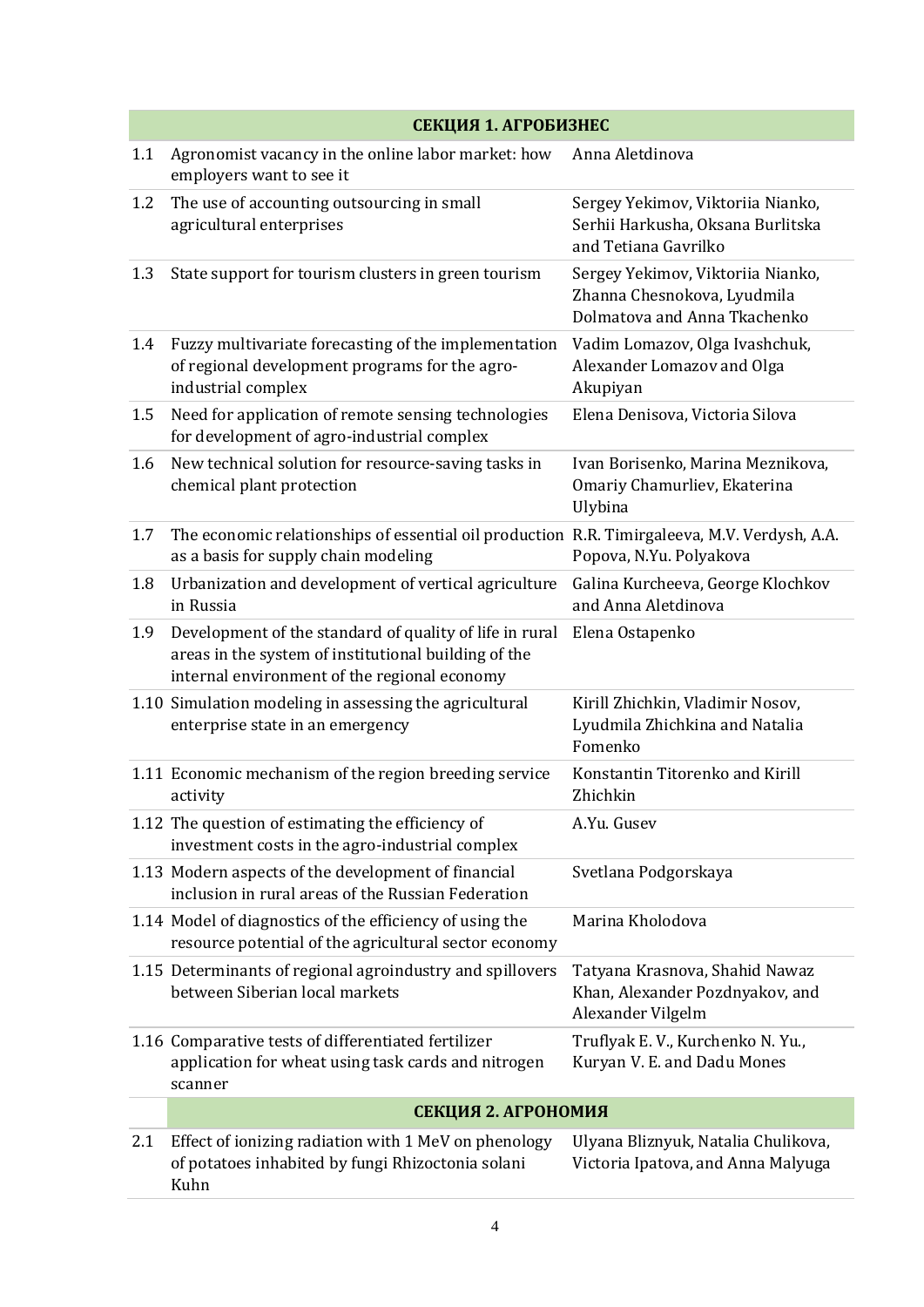| 2.2 | Bacillus subtilis for biological protection of Taxus<br>baccata L. in landscape gardens                                                               | Sergey Kopyltsov, and Anna Gneush                                                                      |
|-----|-------------------------------------------------------------------------------------------------------------------------------------------------------|--------------------------------------------------------------------------------------------------------|
| 2.3 | The effectiveness of the use of microbiological<br>preparations when interacting with seed stocks of the Anna Drygina<br>genus Prunus L.              | Anna Kuznetsova, Sergey Gridnev,                                                                       |
| 2.4 | Biologically active fungi of the genus Trichoderma as<br>a perspective means of environmentally safe plant<br>protection                              | Liliya Khalikova, Natalia Borovkova,<br>Oksana Semkina, Evgeniy Korchikov                              |
| 2.5 | State, problems and prospects for the development of<br>sugar beet seed production in the Krasnodar<br>Territory                                      | Anatoliy G. Shevchenko, Aleksey V.<br>Logvinov, Vladimir N. Mishchenko,<br>and Sergey S. Koshkin       |
| 2.6 | Identification of Sakura interspecific hybrids in<br>Prunus collections                                                                               | Ilya Stepanov, Ilnur Balapanov, and<br>Anna Drygina                                                    |
| 2.7 | Parameters and modes of the technological process of Ivan Masienko, Sergey Shevchenko<br>scattered rice sowing                                        | and Kirill Glytyan                                                                                     |
| 2.8 | Potato yield on dark gray soils when using<br>microbiological preparation                                                                             | Irina Pityurina, Dmitry Vinogradov                                                                     |
| 2.9 | Ecological and economic aspects of optimizing the<br>creation and functioning of drainage systems in<br>accordance with modern requirements           | Anatoly Rokochinskiy, Yuri<br>Mazhayskiy, Pavlo Volk, Roman<br>Koptyuk, Lubov Volk, Olga<br>Chernikova |
|     | 2.10 Automation of crop production in the Siberian region<br>with the development of precision farming<br>technologies                                | Boris Dokin, and Anna Aletdinova                                                                       |
|     | 2.11 Berry bushes in the landscape architecture of urban<br>megacities                                                                                | Olga Hanbabaeva, Dmitry<br>Kalashnikov, Vladimir Sorokopudov<br>and Anna Matsneva                      |
|     | 2.12 Biological features of growing tomatoes in closed<br>agroecosystems                                                                              | Oksana Vershinina, Inna Knyazeva<br>and Vladimir Gudimo                                                |
|     | 2.13 Thermoregulation of plant systems as a factor of<br>production processes                                                                         | Alexander Grishin, Andrey Grishin,<br>Inna Knyazeva and Vladimir Grishin                               |
|     | 2.14 Trends in the development of non-invasive<br>technologies for assessing quality of seeds                                                         | Maksim Moskovskiy, Aleksander<br>Lavrov, Anatoly Gulyaev and Maksim<br>Sidorov                         |
|     | 2.15 Research of the spectral characteristics of healthy and<br>fusarium-infected oat seeds of the variety «ZALP»<br>with hyperspectral camera        | Maksim Moskovskiy, Stanislav<br>Gerasimenko, Andrey Boiko and<br><b>Sergey Vorobev</b>                 |
|     | 2.16 Research of the spectral characteristics of healthy and<br>fusarium-infected wheat seeds variety Moskovskaya<br>56 by hyperspectral spectroscopy | Maksim Moskovskiy, Maksim<br>Litvinov, Andrey Boiko, Sergey<br>Maklakov                                |
|     | 2.17 Nezara viridula L - опасный адвентивный<br>вредитель в Краснодарском крае                                                                        | Снесарева Е.Г.                                                                                         |
|     | 2.18 Results of growing parsley using aquaponics method                                                                                               | Denis Yurin, Natalya Yurina, Gayanje<br>Arutyunova, Ekaterina Maxim and<br><b>Boris Khorin</b>         |
|     | 2.19 A promising method to control ragweed Ambrosia<br>artemisiifolia L. in urban cenoses                                                             | Leonid Esipenko and Almaskhan<br>Ketsba                                                                |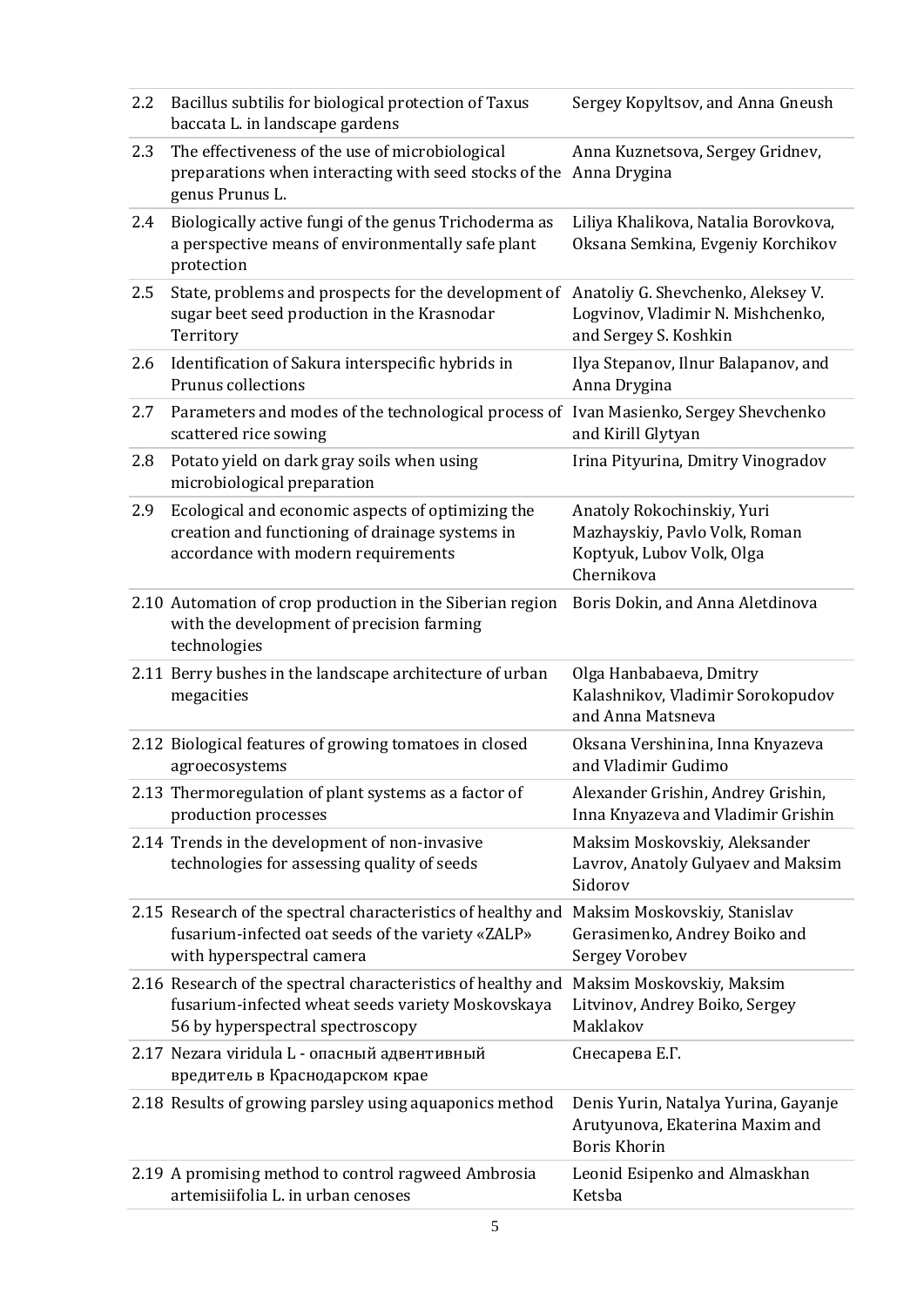| 2.20 Изучение исходного материала для селекции<br>донника желтого                                                                                            | Нина Чухлебова, Инна Донец, Анна<br>Голубь и Ольга Мухина                                   |
|--------------------------------------------------------------------------------------------------------------------------------------------------------------|---------------------------------------------------------------------------------------------|
| 2.21 Влияние препаратов нового поколения на<br>продуктивность озимой пшеницы в условиях<br>дефицита влаги                                                    | Елена Дрёпа, Роман Пшеничный,<br>Марина Пономаренко, Елена<br>Голосная, Людмила Петрова     |
| 2.22 Phenotypic evaluation of dh-lines developed on the<br>base of rice samples with blast resistance genes                                                  | E. G. Savenko, Zh. M. Mukhina, V. A.<br>Glazyrina, T. L. Korotenko and S. V.<br>Garkusha    |
| 2.23 Integrated Use of AHP-GIS-Remote sensing predicting<br>potential areas of coffee plants: a case study of buffer<br>zone of Ta Dung Nature park, Vietnam | Mai Phuong Pham, Dinh Duy Vu, Thi<br>Hanh Tong and Robert Sandlersky                        |
| 2.24 Modelling for Hevea brasiliensis and Manihot<br>esculenta plantations responses to climate change in<br>Song Hinh District of Phu Yen province, Vietnam | Mai Phuong Pham, Thi Hanh Tong,<br>Dinh Duy Vu and Quoc Khanh Nguyen                        |
| 2.25 Использование мультивременных данных<br>дистанционного зондирования земли для оценки<br>сельскохозяйственной территории                                 | Антон Александрович Мелентьев                                                               |
| 2.26 Inventory of forest belts on agricultural lands of<br>Streletsky rural settlement of Belgorodsky district of<br>Belgorod region                         | <b>Anton Melentyev</b>                                                                      |
| 2.27 Опыт выращивания сои (Glycine max (L) merryll) в<br>условиях орошении в зоне неустойчивого<br>увлажнения, Ставропольского края                          | Шабалдас О.Г. Пимонов К.И.<br>МухинаО.В.                                                    |
| 2.28 Influence of the tillage method on the development of<br>leaf diseases of winter wheat                                                                  | Kremneva O.Yu., Gasiyan K.E.,<br>Ponomarev A.V., Kokhmetova A. and                          |
|                                                                                                                                                              | Novoseletsky S.I.                                                                           |
| 2.29 Photosynthetic activity and productivity of potato<br>plants when using foliar dressings with complex<br>micronutrients and humate                      | Olga Savina, Svetlana Afinogenova,<br>Valentina Krishtafovich and<br>Bakhytkul Baikhozhaeva |
| 2.30 Innovative trends in breeding disease resistant rice<br>varieties                                                                                       | Grigory Zelensky, Elena Dubina,<br>Maxim Ladatko and Olga Zelenskaya                        |
| 2.31 Productivity of the main ear of winter soft wheat<br>varieties in ontogenesis                                                                           | V. V. Kazakova, V. S. Kazakova, N. V.<br>Repko, and V. S. Dinkova                           |
| 2.32 Plant productivity parameters in rice varieties with<br>different type of panicles and their variability                                                | Tatyana Korotenko, Semen<br>Yurchenko and Lyubov Esaulova                                   |
| 2.33 The use of a new generation chemicals on early<br>ripening potatoes                                                                                     | Ryslan Gish, Anastasiya Zvyagina and<br>Nina Arakelyan                                      |
| 2.34 Cyto-histological aspects of haploid androgenesis<br>when obtaining haploids/doubled haploids in rice<br>(Oryza Sativa l.) anther culture in vitro      | E.G. Savenko, Zh.M. Mukhina, V.A.<br>Glazyrina and L.A. Shundrina                           |
| 2.35 Formation of rice plants productivity traits in first<br>generation hybrids and their inheritance                                                       | Irina Chukhir, Nikolay Chukhir, and<br>Diana Belik                                          |
| 2.36 Variability of grain and milled rice quality traits of<br>long-grain rice variety                                                                       | Ruslan Dzhamirze, Nadezhda<br>Ostapenko u Natalia Chinchenko                                |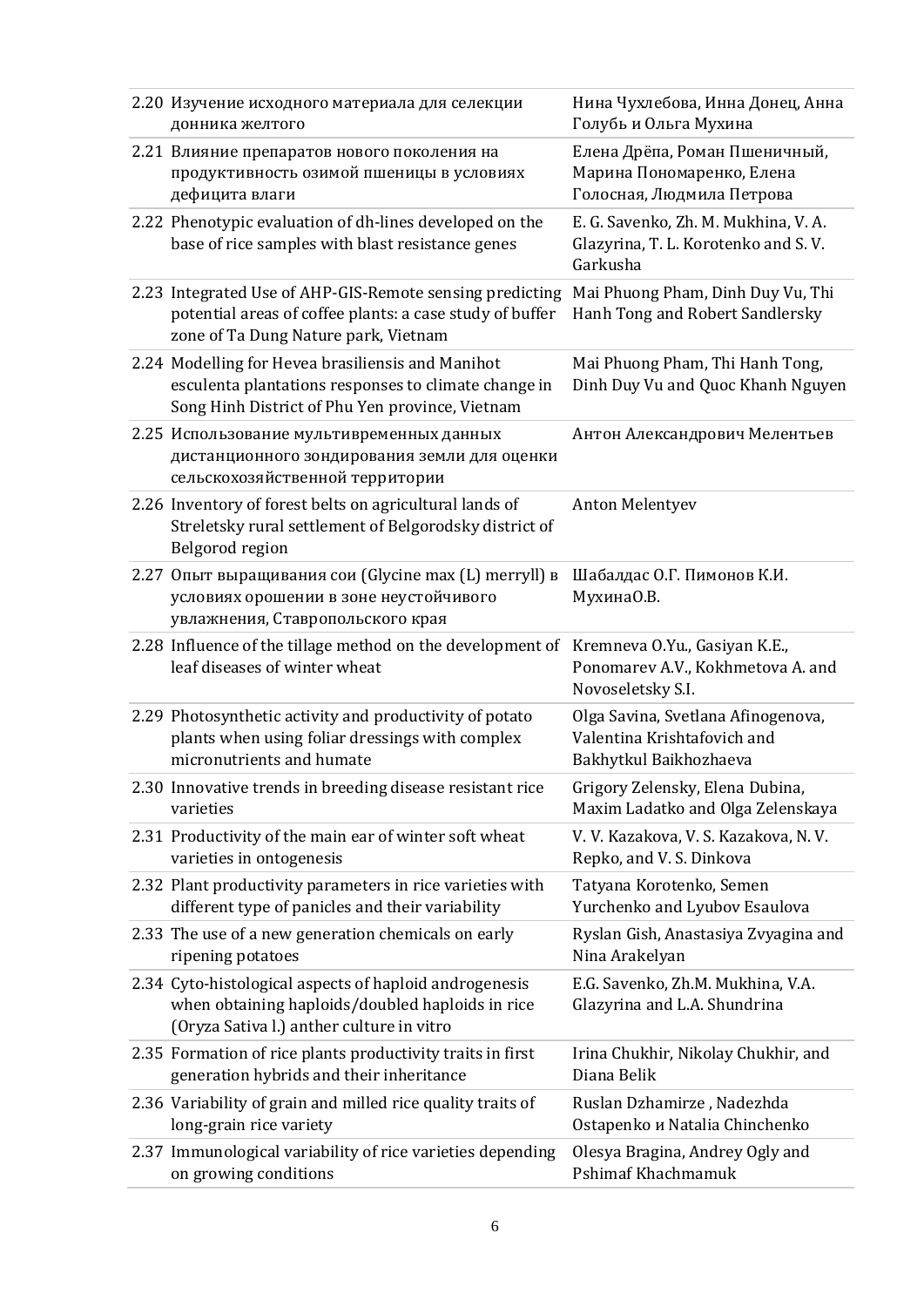|     | 2.38 Physical and chemical properties of rice grain of<br>variety Rapan at different seeding rates and does of<br>nitrogen fertilizers                                                                                   | Elina Papulova, Svetlana Chizhikova,<br>Knarik Olkhovaya, Natalia Tumanyan                |
|-----|--------------------------------------------------------------------------------------------------------------------------------------------------------------------------------------------------------------------------|-------------------------------------------------------------------------------------------|
|     | 2.39 Rice crops research according to remote sensing data                                                                                                                                                                | Michael Skazhennik, Vitaly Chizhikov,<br>Anna Shevchenko, Andrey Migachev                 |
|     | 2.40 Features of heterosis manifestation in interlinear<br>hybrids of sweet pepper in unheated film<br>greenhouses                                                                                                       | Svetlana Koroleva, Nelly Polyakova,<br>and Olga Pistun                                    |
|     | 2.41 Influence of the orientation of uterine bulbs during<br>planting on the seed yield of winter onion variety<br>Ellan in a two-yield direct crop                                                                      | Victor Lazko, Olga Yakimova                                                               |
|     | 2.42 Development of seed production elements of new<br>grain beans variety Yuzhanka bred by FSBSI Federal<br>Scientific Rice Centre                                                                                      | Grigory Pischulin, Lybov Esaulova<br>and Sergey Garkusha                                  |
|     | 2.43 Development of rice variety with blast resistance<br>genes Pi-b and Pi-z basing on DNA-technologies                                                                                                                 | Andrey Ogly, Viktor Kovalev, Olesya<br>Bragina, and Ivan Suprun                           |
|     | 2.44 К проблеме повреждения зерна риса в виде<br>темных пятен в полевых условиях при<br>возделывании в Краснодарском крае                                                                                                | Туманьян Наталья Георгиевна,<br>Кумейко Татьяна Борисовна,<br>Гаркуша Сергей Валентинович |
|     | 2.45 Efficiency of applying urea and UTEC carbamide on<br>rice crops                                                                                                                                                     | Askhad Sheudzhen, Tatyana<br>Bondareva, Oksana Gutorova, and<br>Pshimaf Khachmamuk        |
|     | 2.46 Development, evaluation and characteristic of<br>economically valuable traits in new sterile line of<br>tomato for producing hybrids in the South of Russia                                                         | Irina Kozlova, Lyubov Esaulova and<br>Sergey Garkusha                                     |
|     | 2.47 Variability of Rice Varieties in the Composition of<br><b>Essential Amino Acids</b>                                                                                                                                 | Yulia Goncharova, Svetlana<br>Vereshchagina, Nikolay Ochkas,<br>Sergey Goncharov          |
|     | 2.48 Anion content in Russian rice samples due to<br>increased adaptability to dehydration                                                                                                                               | Yulia Goncharova, Nadezhda<br>Gapishko, Nikolay Ochkas, and Sergey<br>Goncharov           |
|     | 2.49 Economic assessment of grain and ear crops<br>harvesting techniques and technologies in the<br>conditions of the South of Russia                                                                                    | Yury Kastidi                                                                              |
|     | 2.50 Evaluation of productivity and quality of rice varieties Sergey Garkusha, Susanna Tesheva,<br>included into State register of breeding achievements<br>approved for use, in production tests in Krasnodar<br>region | and Dmitry Pischenko                                                                      |
|     | СЕКЦИЯ З. БИОТЕХНОЛОГИИ И АГРОХИМИЯ                                                                                                                                                                                      |                                                                                           |
| 3.1 | Illumina-based identification of arbuscular<br>mycorrhizal fungi from Karachay-Cherkessia soils for<br>development of bio-fertilizers                                                                                    | Andrey Yurkov, Alexey Kryukov, Yulia<br>Mikhaylova, Peter Zhurbenko                       |
| 3.2 | Biotechnological peculiarities of microalgae chlorella<br>production and use in poultry                                                                                                                                  | Nadezhda Machneva, Anna Gneush,<br>Kirill Ivanov                                          |
| 3.3 | Determination of biologically active compounds<br>(costunolide and dehydrocostuslactone) in the leaves<br>of some forms of sweet bay                                                                                     | Naida Nasukhova, Dmitry Konovalov,<br>Valeriya Orobinskaya, and Evgeny<br>Galdin          |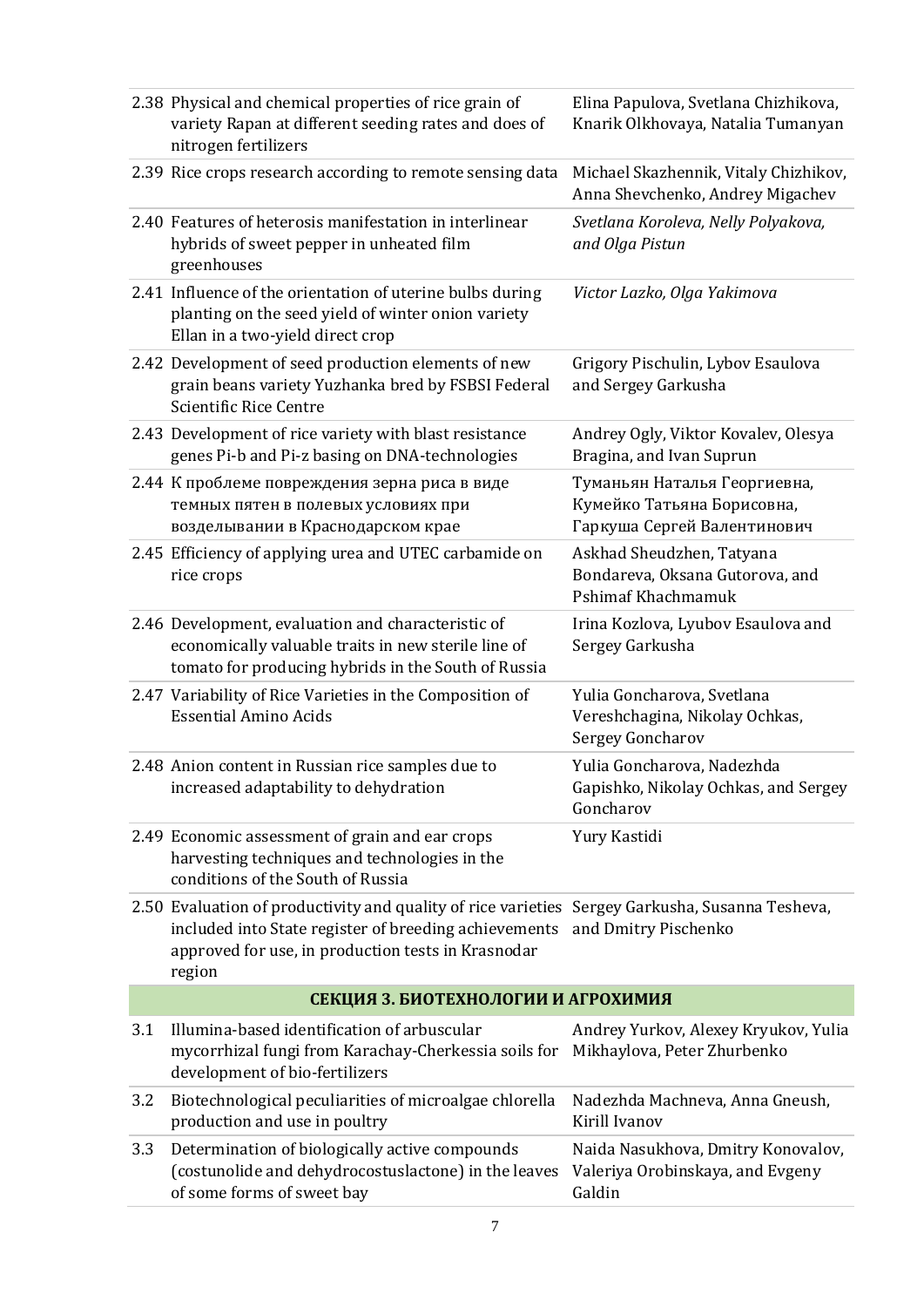| 3.4 | Use of growth inhibitor chlormequat chloride in<br>potato culture in vitro                                                                                          | Sergey Buldakov                                                                                                   |
|-----|---------------------------------------------------------------------------------------------------------------------------------------------------------------------|-------------------------------------------------------------------------------------------------------------------|
| 3.5 | Разработка биотехнологии беспестицидной<br>защиты озимой пшеницы в Центральной зоне<br>Краснодарского края                                                          | Пушня Марина Владимировна                                                                                         |
| 3.6 | Entomopathogenic activity of bacterial and viral<br>strains from the bioresource collection "State<br>Collection of Entomoacariphages and<br>Microorganisms"        | Elena Yu. Bondarchuk, Alexandra A.<br>Tsygichko, Natalia S. Tomashevich<br>and Anzhela M. Asaturova               |
| 3.7 | Biochemical dymorphism of potassium content and<br>its adaptive significance in domestic reindeer                                                                   | Alexander Yuzhakov, Anatoly<br>Kushnir, Kasim Laishev, and Vasily<br>Zabrodin                                     |
| 3.8 | Xenobiotics: a threat to the health of living organisms                                                                                                             | Svetlana V. Kucherenko, Alla M.<br>Ovcharenko and Sergey L. Pushenko                                              |
| 3.9 | Derivation of pesticide aged sorption parameters<br>from laboratory incubation data                                                                                 | Victoria Kolupaeva                                                                                                |
|     | 3.10 Use of an environmentally oriented organic mineral<br>fertilizer from liquid waste of pig farms in the<br>cultivation of wheat                                 | Tatiana Kolesnikova, Marina Kulikova                                                                              |
|     | 3.11 Molecular marking in breeding Brassica oleracea L.<br>for resistance to Xanthomonas campestris pv.<br>campestris                                               | Yuliya Makukha, and Elena Dubina                                                                                  |
|     | 3.12 Ectoparasite habrobracon hebetor say is an efficient<br>biological control agent of lepidopteran pests                                                         | Irina Agasyeva                                                                                                    |
|     | 3.13 System of biological protection of corn against pests<br>for organic farming                                                                                   | Vladimir Ismailov                                                                                                 |
|     | 3.14 Breeding the predatory bug Podisus maculiventris<br>Say to protect potatoes from Leptinotarsa<br>decemlineata Say                                              | Mariya Nefedova                                                                                                   |
|     | 3.15 Effect of cAMP on bovine oocyte maturation in vitro                                                                                                            | Valeria Makutina, Albina Isaeva, Anna<br>Krivonogova, Alexey Deykin                                               |
|     | 3.16 The development system of biotech management of<br>reproduction fish populations based on<br>neuroendocrinological research                                    | Garlov P.E, Kolman R.                                                                                             |
|     | 3.17 Efficacy of fungicides against pathogens of apple core<br>rot from the genera Fusarium Link, Alternaria Nees<br>and Botrytis (Fr.) under laboratory conditions | Irina Astapchuk, Galina Yakuba, and<br>Andrei Nasonov                                                             |
|     | 3.18 Changes in analytical characteristics of pectic<br>substances when freezing berries                                                                            | Irina Sobol, Ludmila Rodionova,<br>Ludmila Donchenko and Albina<br>Varyvoda                                       |
|     | СЕКЦИЯ 4. ЖИВОТНОВОДСТВО                                                                                                                                            |                                                                                                                   |
| 4.1 | The use of modern bactericidal UV irradiators in<br>poultry houses for broilers                                                                                     | Irina P. Saleeva, Evgeniya V.<br>Zhuravchuk, Vitaly Yu. Morozov,<br>Roman O. Kolesnikov and Anna A.<br>Zaremskaya |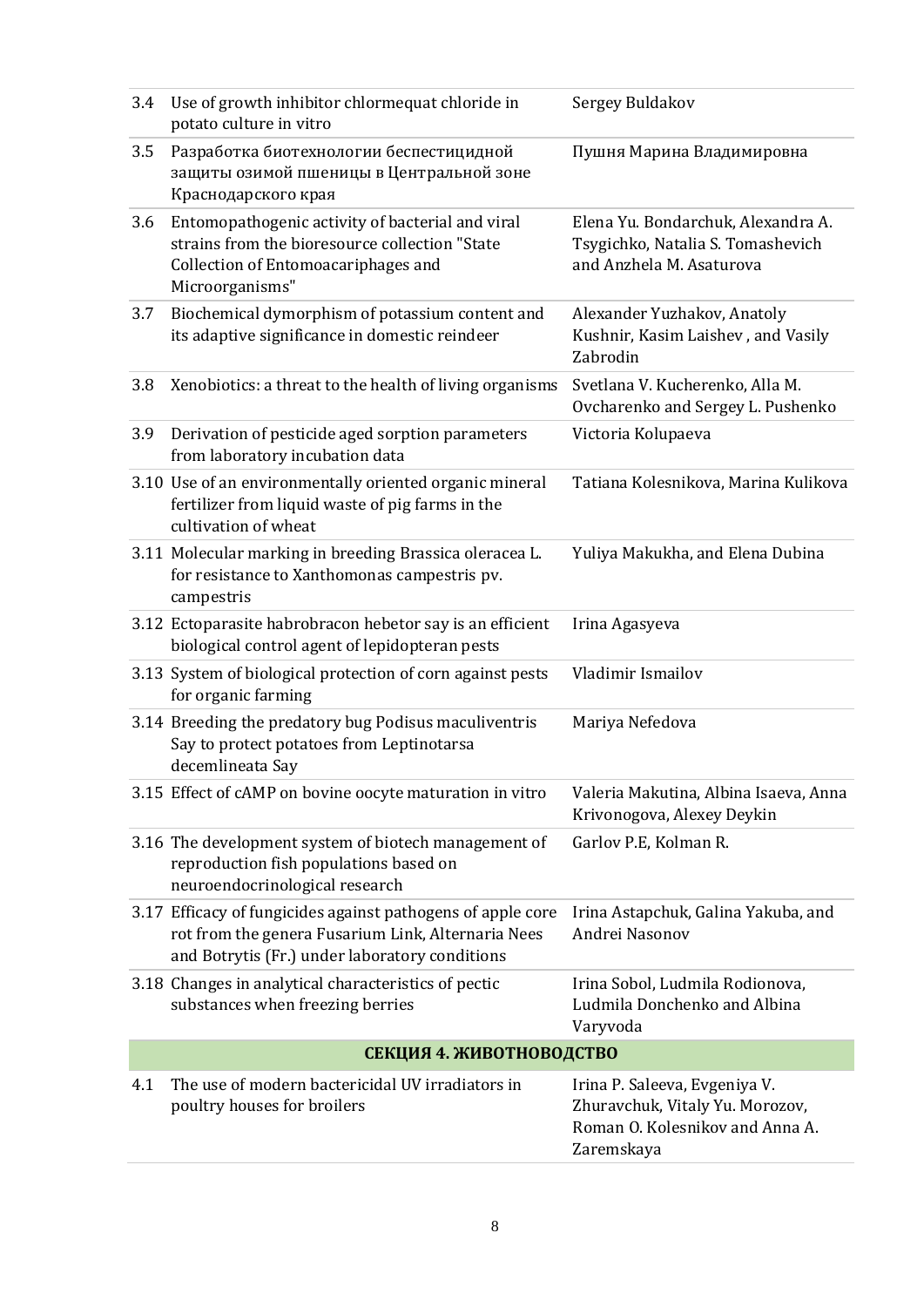| 4.2 | Study of the influence of the feeding type of calves<br>during the milk fattening period on the subsequent<br>growth and development of bulls up to 12 months of<br>age | Valentin Golovan, Denis Osepchuk,<br>Denis Yurin and Aleksey<br>Kucheryavenko                  |
|-----|-------------------------------------------------------------------------------------------------------------------------------------------------------------------------|------------------------------------------------------------------------------------------------|
| 4.3 | Clinical and metabolic effects of the original iodine<br>metaboliccomposition in the experiment on calves                                                               | Al.A. Evglevskiy, O.M. Shvets, T.I.<br>Mikhaleva                                               |
| 4.4 | Advantages and disadvantages of mechanical manure<br>dewatering                                                                                                         | Valentin Gusev, Lyubov Zazykina,<br>Inna Sysoeva and Valeriy Lukashenko                        |
| 4.5 | Influence of reproductive qualities on dairy<br>productivity of cows of the Simmental breed                                                                             | Maria Grinchuk and Yulia Nesterova                                                             |
| 4.6 | Selection and justification of priority tasks of biogas<br>plant management taking into account technological<br>risks                                                  | Valery Lubentsov, Ekaterina<br>Ozhogova, Elena Lubentsova, and<br><b>Evgeniy Shakhray</b>      |
| 4.7 | Study of the effect of active coal feed additive on the<br>productivity of meat geese                                                                                   | Vagan Ovsepyan, Natalya Yurina,<br>Bella Tsipinova, Taisia<br>Ustjuzhaninova, and Boris Khorin |
| 4.8 | Horse breeding of the Kaliningrad region: state and<br>development prospects                                                                                            | Tamara Antunovich, Vasily<br>Verkhoturov                                                       |
| 4.9 | Cycles and intervals in hen egg laying                                                                                                                                  | Vyacheslav I. Shcherbatov, Artem G.<br>Shkuro                                                  |
|     | 4.10 A promising method for pre-sowing grain treatment                                                                                                                  | Teterina Olga, Kostenko Mikhail,<br>Teterin Vladimir, Mitrofanov Sergey                        |
|     | 4.11 Multi-criteria decision support system for selecting<br>the structural and functional scheme of a biogas plant<br>in the agro-industrial complex                   | Valery Lubentsov, Ekaterina<br>Ozhogova, Elena Lubentsova, and<br><b>Evgeniy Shakhray</b>      |
|     | 4.12 The influence of nanosized iron particles on<br>morphological parameters of blood and reproductive<br>ability of sows in the third trimester of gestation          | Lydia Kashirina, Vitaly Kulakov,<br>Elman Saitkhanov, and Sergey<br>Denikin                    |
|     | 4.13 Микрофлора организма белого медведя (Ursus<br>maritimus) из природной популяции Российской<br>Арктики.                                                             | Татьяна Денисенко, Андрей<br>Болтунов, Станислав Беликов                                       |
|     | 4.14 Meat chicken productivity when vitamin-selenium-<br>containing preparations in combination with enzymes Salomatin, N.A. Zlepkina<br>use in diets                   | V.A. Zlepkin, A.A. Ryadnov, V.V.                                                               |
|     | 4.15 Патологии пищеварительного тракта у лемура<br>лори (секционное исследование)                                                                                       | Ткаченко Лия Викторовна                                                                        |
|     | 4.16 Digital phenotyping technologies: an emerging tool in<br>genomic selection and animal welfare science?                                                             | Eugenia V. Solodneva, Aleksei K.<br>Piskunov, Yury Stolpovsky, and<br>Sergey Kuznetsov         |
|     | СЕКЦИЯ 5. ПИЩЕВЫЕ ТЕХНОЛОГИИ И ВИНОДЕЛИЕ                                                                                                                                |                                                                                                |
| 5.1 | Sensory and physic-chemical properties of wheat<br>bread prepared with apple pomace                                                                                     | Elvira A. Pyanikova, Anna E. Kovaleva,<br>Maria A. Zaikina and Aleksey G.<br>Belyaev           |
| 5.2 | Effect of enzyme preparations used for oak wood<br>biocatalysis on the set of highly volatile components<br>of aged brandy distillates                                  | Kristina Reznichenko, Galina<br>Aleynikova                                                     |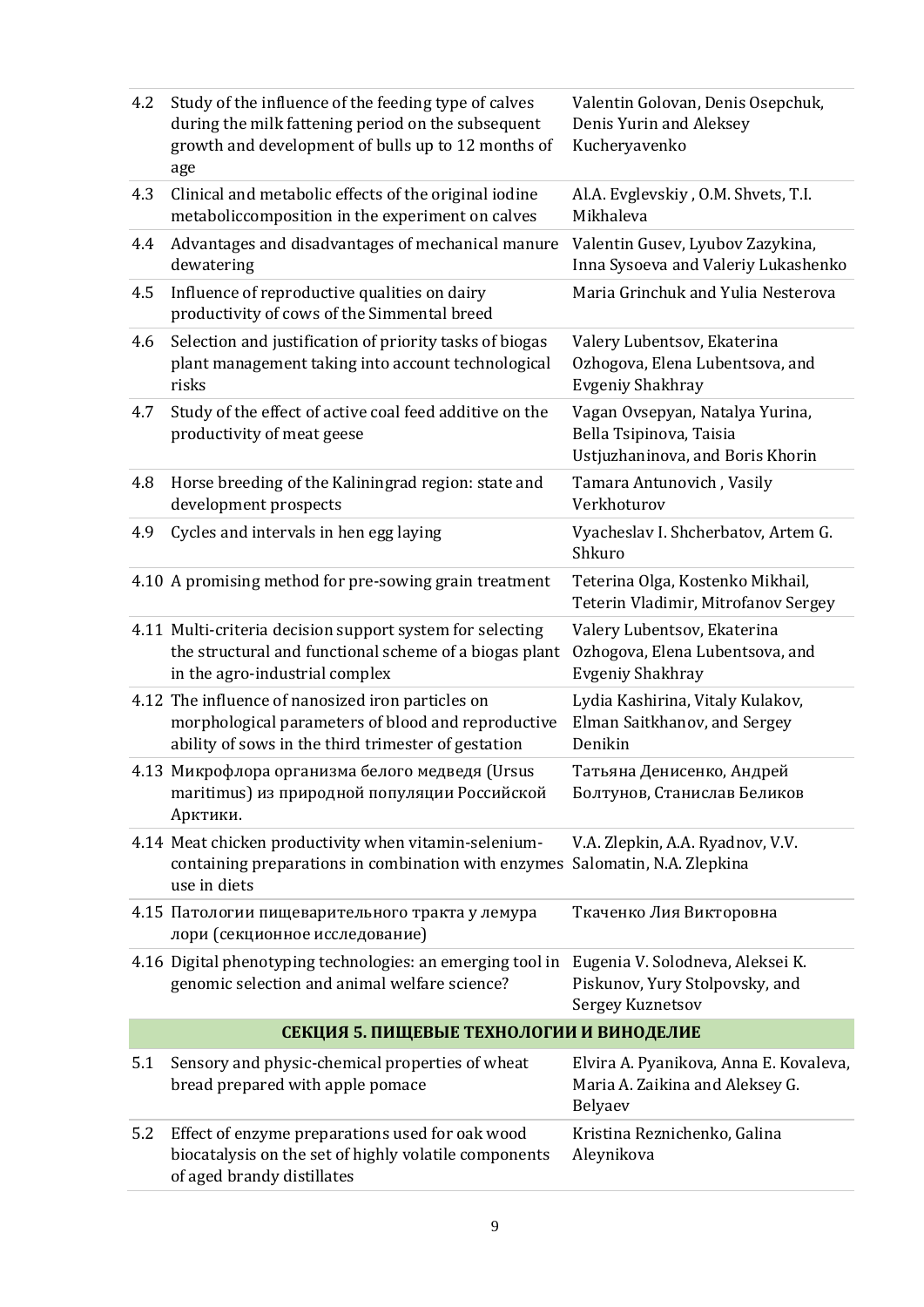| 5.3 | Study of the nutritional value of fermented milk<br>drinks from goat's milk                                                                                  | Alma Shunekeyeva, Mariam<br>Alimardanova, Alexander Majorov                                         |
|-----|--------------------------------------------------------------------------------------------------------------------------------------------------------------|-----------------------------------------------------------------------------------------------------|
| 5.4 | Study of the effect of organic acids on the crystal<br>stability of wines                                                                                    | Sofia Cherviak, Nadezhda Anikina,<br>Nonna Gnilomedova and Antonina<br>Vesyutova                    |
| 5.5 | Application of combined methods for the production<br>of ingredients for the confectionery industry                                                          | Zinaida Baranova, Irina Krasina,<br>Natalia Tarasenko, and Rimma<br>Elemanova                       |
| 5.6 | Development of the grain energy bars with the high<br>content of dietary fibers                                                                              | Irina Krasina, Anna Kurakina,<br>Cholpon Kasymova, and Ekaterina<br>Krasina                         |
| 5.7 | Development of the recipe and technology of dessert<br>butter with black currant                                                                             | Inessa Zachesova, Maria Gorbacheva,<br>Anna Merkylova, and Natalia<br>Shagaeva                      |
| 5.8 | The influence of inulin on the structural and<br>mechanical properties of dough for the gluten-free<br>biscuit                                               | Irina Krasina, Anastasia Strelkova,<br>Nargiz Duishenbek, and Elizabeth<br>Filippova                |
| 5.9 | Influence of oil combinations on the structural<br>properties of oleogels                                                                                    | Yuliya Frolova, Roman Sobolev, and<br>Alla Kochetkova                                               |
|     | 5.10 Study the properties of a chickpea-based jelly product Elena Molchanova, Marya Shipareva,                                                               | Tatyana Evmeshkina, and Ismoil<br>Isabayev                                                          |
|     | 5.11 The effect of dihydroquercetin on the stability of<br>consumer properties of chopped semi-finished meat                                                 | N. N. Shagaeva, S. V. Kolobov, and I. A.<br>Zachesova                                               |
|     | 5.12 In vitro antibacterial and antioxidant activity of<br>Rosmarinus officinalis                                                                            | A. K. Milyuhina, L. A. Zabodalova, U.<br>Kyzdarbek, I. R. Romazyaeva, and N.<br>Yu. Klyuchko        |
|     | 5.13 The use of a food additive based on Stevia Rebaudiana Ekaterina Lupova, Dmitry Vinogradov<br>Bertoni components in the production of<br>confectionery   |                                                                                                     |
|     | 5.14 A food ingredient containing phytoecdysteroids and<br>polyphenols from quinoa grain: technology and<br>physiological and biochemical evaluation in vivo | Nikita Petrov, Nadezhda Biryulina,<br>Yuliia Sidorova, and Vladimir Mazo                            |
|     | 5.15 Using the microflora of grapes for the production of<br>young sparkling wines                                                                           | Igor Lutkov                                                                                         |
|     | 5.16 Frying composition based on ostrich fat and a natural<br>antioxidant additive                                                                           | Mariya V. Gorbacheva, Vasilij E.<br>Tarasov, Svetlana A. Kalmanovich,<br>and Konstantin V. Esepenok |
|     | 5.17 Formation of properties of meat-containing canned<br>food with the use of rabbit meat for children's and<br>dietary food                                | Anna Merkulova, Inessa Zachesova,<br>and Maria Gorbacheva                                           |
|     | 5.18 Resource-saving production technology complex of<br>polysaccharides from ginseng root meal                                                              | Valeriya Orobinskaya, Valeriy Kazub,<br><b>Evgeny Galdin and Sergey Emelyanov</b>                   |
|     | 5.19 Study of phenolic compounds and lipids of grape<br>pomace                                                                                               | Natalia Ageyeva, Anastasia<br>Tikhonova, Svetlana Biryukova, and<br>Ekaterina Globa                 |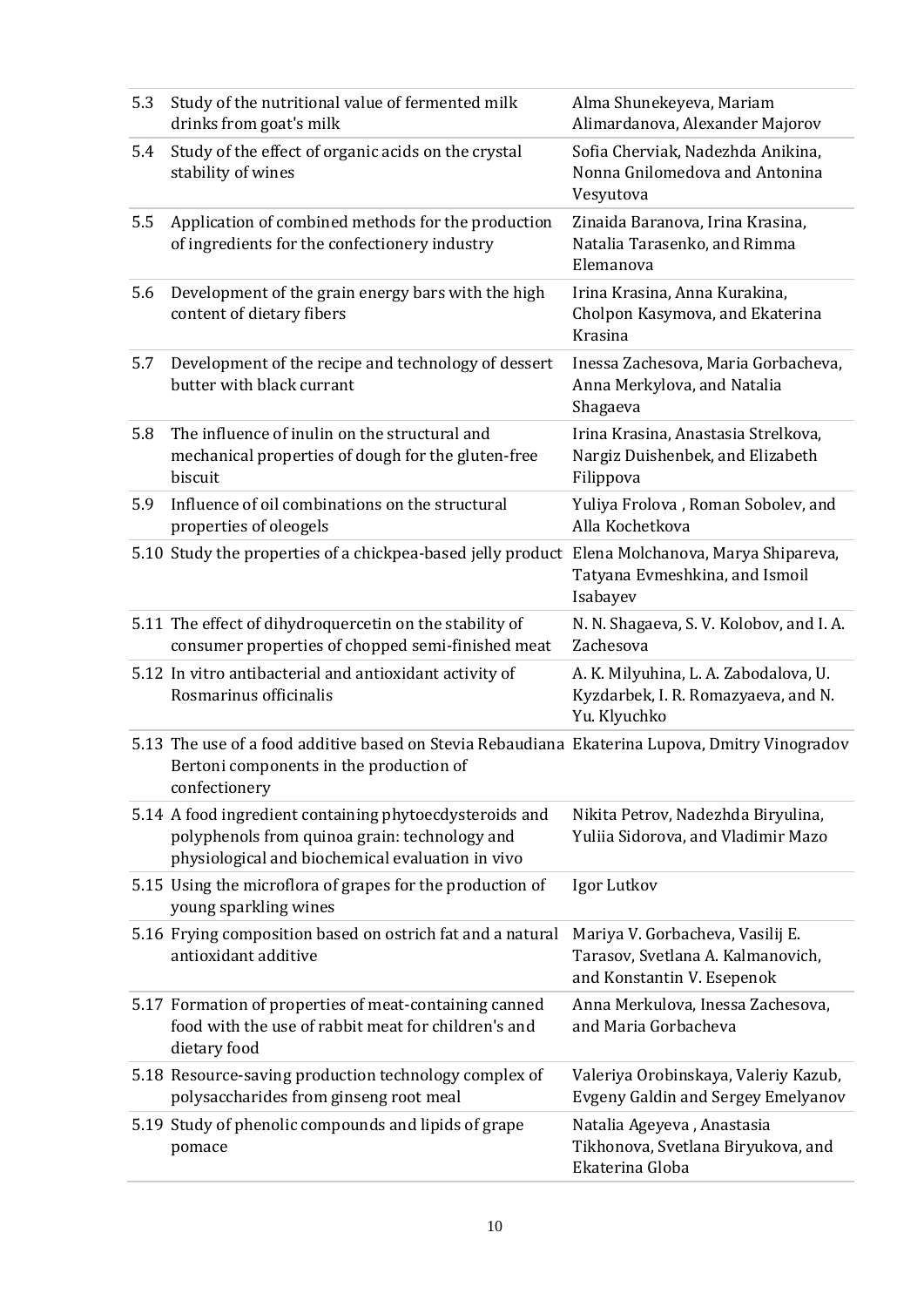|     | 5.20 Physicochemical parameters of grape pomace subject<br>to grape processing technology applied                                                               | Natalia Ageyeva, Anastasia<br>Tikhonova, Boris Burtsev, and<br>Ekaterina Globa                               |
|-----|-----------------------------------------------------------------------------------------------------------------------------------------------------------------|--------------------------------------------------------------------------------------------------------------|
|     | 5.21 PCR-RFLP ITS-based analysis of wine yeast<br>autochthonous strains isolated from different grape<br>cultivars in Taman subregion                           | Elena Lobodina, Ivan Suprun, Natalya<br>Ageeva, Ekaterina Al-Nakib                                           |
|     | 5.22 The influence of the moisture weight ratio and the<br>activity of the invertase enzyme on the crystallization<br>rate of natural honey                     | E. A. Murashova, O. A. Karelina, O. V.<br>Serebryakova                                                       |
|     | 5.23 Development of curd dishes for gluten-free nutrition                                                                                                       | G.E. Rysmukhambetova, E.N.<br>Artemova, K.E. Beloglazova, and Yu.V.<br>Ushakova                              |
|     | 5.24 SO2 - binding complex of grapes and factors of its<br>formation                                                                                            | Olga Zaitseva, Elena Ostroukhova,<br>Irina Peskova, and Maria Vyugina                                        |
|     | 5.25 The effect of the organic plant protection system on<br>the chemical composition and quality of grapes and<br>red wines                                    | Elena Ostroukhova, Irina Peskova,<br>Natalia Lutkova and Elena<br>Stranishevskaya                            |
|     | 5.26 Economic substantiation of the use of bicomponent<br>drinks with the use of pectin substances on the<br>example of vegetable juices                        | Anna I. Belousova, Ludmila V.<br>Donchenko                                                                   |
|     | СЕКЦИЯ 6. ПОЧВОВЕДЕНИЕ И ЛЕСНОЕ ХОЗЯЙСТВО                                                                                                                       |                                                                                                              |
| 6.1 | The influence of solar activity on the formation of<br>plant phytomass in dry steppe conditions                                                                 | Karine Trubakova, Svetlana Turko,<br>and Marina Vlasenko                                                     |
| 6.2 | Повышение эффективности процесса<br>лесозаготовительных работ в контексте<br>рационального природопользования                                                   | М. Зырянов, В. Швецов, И. Миляева,<br>Е. Дождев                                                              |
| 6.3 | The feasibility of using soil runoff in calculating the<br>water balance of ameliorated soil                                                                    | Ivan Levshunov, Yuri Mazhayskiy,<br>Olga Chernikova                                                          |
| 6.4 | Исследование возможности использования<br>донных отложений при лесной рекультивации<br>нарушенных территорий                                                    | Гордеева Т.Х., Малюта О.В.,<br>Ятманова Н.М., Лабаторина О.С.,<br>Ибадуллаев М.У.                            |
| 6.5 | Dynamics of mineral nitrogen in the gray forest soil<br>under malt barley on the background of mineral<br>fertilizers in the forest steppe of the east Prisayan | Viktor Grebenshchikov, Nikolay<br>Tyutrin, and Vasily Verkhoturov                                            |
| 6.6 | Studies of Natural Soil Radioactivity in the Kirchhoff<br>Hill (the Leningrad Region, the Russian Federation)                                                   | S.V. Lebedev, I.I. Podlipskiy, S.V.<br>Dubrova, P.S. Zelenkovskiy and S.G.<br>Kamenkova                      |
| 6.7 | Properties, processes and modes characterizing the<br>state of heavy metals in soils                                                                            | Andrey Sorokin, Sergey Belopukhov,<br>Vladimir Gukalov, Vitaly Savich, Ravil<br>Baibekov and Nikolay Tyutrin |
| 6.8 | Efficient activity of soil depending on of precursors<br>and major treatment of soil when cultivating winter<br>wheat                                           | O.I. Vlasova, G.R. Dorojko,<br>V.M.Perederieva, I.A.Volters,<br>L.V.Trubacheva                               |
| 6.9 | Гео-экологическая оценка состояния почв<br>функциональных зон территории Восточного<br>административного округа города Москвы,<br>Российская Федерация          | Дуброва Станислав                                                                                            |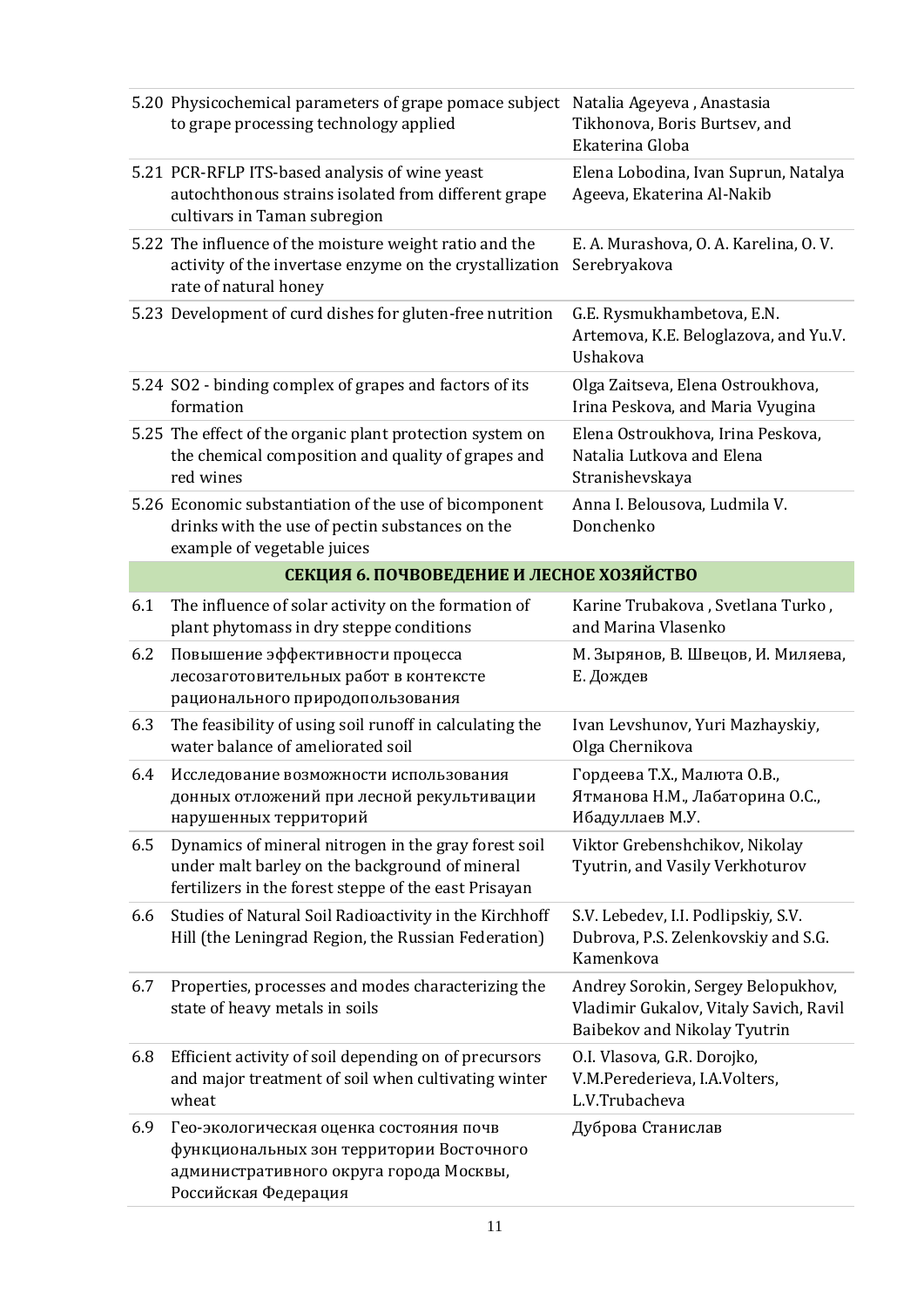|     | 6.10 Prospects for the use of calcium ammonium nitrate on Akanova N. I., Vizirskaya M. M. and<br>acidic soils of the Non-Black Earth Area                     | Zhdanov V. Yu.                                                                 |
|-----|---------------------------------------------------------------------------------------------------------------------------------------------------------------|--------------------------------------------------------------------------------|
|     | 6.11 Modern characteristics of the properties of meadow-<br>boggy soils of rice agrocenosis in the republic of<br>adygeya                                     | Vitaliy Chizhikov, A. V. Osipov, Ilya,<br>Suminsky, and Katinda Belo           |
|     | СЕКЦИЯ 7. СЕЛЬСКОХОЗЯЙСТВЕННОЕ МАШИНОСТРОЕНИЕ                                                                                                                 |                                                                                |
| 7.1 | Design and technological aspects of spiked cereal<br>combine stripping                                                                                        | Gennady Maslov, Elena Yudina, Denis<br><b>Ushakov and Gavriil Samurganov</b>   |
| 7.2 | Optimization of the parameters of the rotary working<br>body for harrowing crops                                                                              | Alexander Serguntsov and Ivan<br>Belyakov                                      |
| 7.3 | Analysis of research on soil destruction criteria<br>during its interaction with working bod-ies                                                              | Vladimir I. Konovalov                                                          |
| 7.4 | The results of the study of uneven seed disper-sion by Azamat E Bogus, Elena Zubrilina,<br>the centrifugal distribution system of a pneumatic<br>grain seeder | Lyubov Vysochkina                                                              |
| 7.5 | Анализ технико - эксплуатационных показа-телей Виневский Е.И, Лопатин В.С.<br>машин для посадки рассады                                                       |                                                                                |
| 7.6 | Improving the efficiency of timber sawing process by<br>increasing reliability of attachments for forestry<br>equipment                                       | M. Zyryanov, A. Saltanov, A.<br>Davydenko, E. Dozhdev                          |
| 7.7 | Design and technological scheme and main<br>parameters of a replaceable track unit to the unit of<br>traction class 5                                         | Viktor B. Rykov, Sergey I. Kambulov,<br>Sergey V. Belousov                     |
| 7.8 | New working organs for solid tillage of fallow fields in Viktor Rykov, Sergey Kambulov, and<br>summer season                                                  | Sergey Belousov                                                                |
| 7.9 | Theory on the formation of working fluid formed by<br>an air jet and a slot sprayer                                                                           | Alexey V. Palapin, Stanislav I.<br>Roshchupkin, Sergey V. Belousov             |
|     | 7.10 Working bodies of a moldboard plow for combined<br>soil processing with a turnover of a layer                                                            | Belousov Sergey V., Tsymbal<br>Alexander A.                                    |
|     | 7.11 Search for rational ratio of maximum speed and<br>minimum fuel consumption of the vehicle                                                                | Maxim Sidorov, Igor Eliseev, Vladimir<br>Sidorov, and Svetlana Golubina        |
|     | 7.12 Impact of environmental agents on non-woven<br>polylactide/natural rubber agrofiber                                                                      | Yulia Tertyshnaya, Maksim Zakharov,<br>Maksim Moskovskiy and Anatoliy<br>Popov |
|     | 7.13 Improving the technology of repair painting with<br>powder-coated paints in agro-industrial complex                                                      | Andrey Bodrov, Anton Panichkin,<br>Denis Lomakin, Andrew Simushkin             |
|     | 7.14 Theoretical and Experimental Studies of the<br>Temperature Difference at the Inlet and Outlet of a<br>Pump as a Function of Time and Pressure            | Kostomakhin M.N., Makarkin I.M.,<br>Petrischev N.A.                            |
|     | 7.15 Use of Plant-Based Fuels in Diesel Engines                                                                                                               | Maxim Kulev, Andrew Kulev, Natalya<br>Kuleva, Oleg Ivanov                      |
|     | 7.16 Calculation of engine power for a tractor of traction<br>class 1.4 with a technological module                                                           | Maksim Sidorov, Alexander Lavrov,<br>Victor Voronin and Anastasia Sidorov      |
|     | 7.17 Justification of the requirements for an<br>environmentally safety mobile power unit of class<br>$1.4 - 2.0$                                             | <b>Alexander Lavrov</b>                                                        |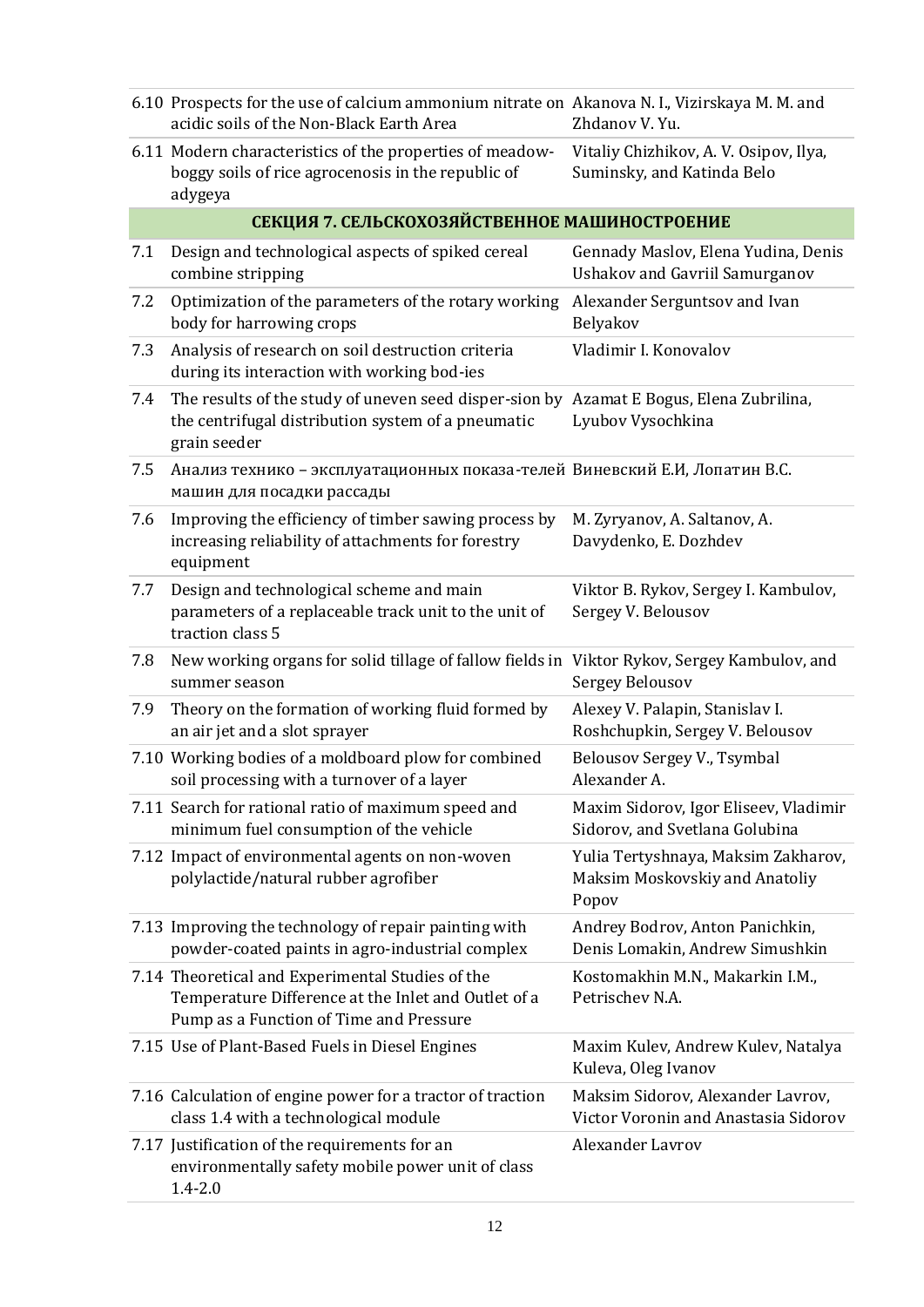|     | 7.18 Development of a block system for controlling the<br>main parameters of the seed separation process<br>based on air-gravity machines        | Stanislav Gerasimenko, Artak<br>Adamyn, Dmitriy Podlesniy and<br>Valentin Mishin         |
|-----|--------------------------------------------------------------------------------------------------------------------------------------------------|------------------------------------------------------------------------------------------|
|     | 7.19 Research results of agrotechnical indicators of<br>universal seed-fertilizer stubble drill SZS-4U                                           | S. I. Kambulov, I. V. Bozhko, A. A.<br>Boyko, D. S. Podlesniy and L. A.<br>Vodianitskaya |
|     | 7.20 Study of the process of seed movement in the seed<br>duct and the impact on the operation of a multi-level<br>seeding system                | <b>Maksim Litvinov</b>                                                                   |
|     | 7.21 Algorithm for create network diagrams for planning<br>maintenance of agricultural machines                                                  | Anton Popov and Vladimir Lukhanin                                                        |
|     | 7.22 The use of unmanned aerial vehicles in digital<br>agriculture                                                                               | Igor Grishin, and Rena Timirgaleeva                                                      |
|     | 7.23 Предварительная подготовка системы<br>водоснабжения для напорного ящика через<br>станцию очистки воды «Пульсар»                             | В. Дымченко, Н. Петрушева, Э.<br>Ильязова, М. Липилин                                    |
|     | 7.24 Estimation of energy consumption for rolling a mobile Vladimir Pryadkin, Artyom Artyomov,<br>vehicle equipped with ultra-low pressure tires | Pavel Kolyadin, Nikolay Bakach                                                           |
|     | 7.25 Automated unit for magnetic pulse processing of<br>strawberries                                                                             | Dmitriy Khort, Alexey Kutyrev,<br>Rostislav Filippov                                     |
|     | 7.26 Development automated capture device for picking<br>apples                                                                                  | Dmitriy Khort, Alexey Kutyrev, Igor<br><b>Smirnov and Daniil Pupin</b>                   |
|     | 7.27 Results of using an electric drive platform for<br>harvesting strawberries                                                                  | Rostislav Filippov, Dmitriy Khort, and<br>Alexey Kutyrev                                 |
|     | 7.28 Modeling of transport and technological processes of<br>cultivation and harvesting agricultural crops                                       | Nikolay Maystrenko, Alexandr<br>Levshin, Dmitriy Khort and Alexey<br>Kutyrev             |
|     | 7.29 To calculate heat losses with flue gases of coal-fired<br>boilers                                                                           | Sergey Gordin, Ilya Zaychenko, Vera<br>Sokolova, and Victoria Bazheryanu                 |
|     | 7.30 To justification of parameters of ultra-low-volume<br>spraying with pneumatic slot sprayers                                                 | Papusha S. K., Zhadko V. V., Kozhura<br>F. A.                                            |
|     | 7.31 Analitical definition of the law of change in the<br>traction resistance of the plowshare and justifi-cation<br>of its model                | V.V. Tsybulevsky, S.G. Rudnev, A.A.<br>Poluektov                                         |
|     | 7.32 Justification of an effective method of potatoes<br>harvesting                                                                              | T.S. Baybulatov, B.I. Khamkhoev, K.M.<br>Uzhakhov, A.Kh. Tsechoeva                       |
|     | 7.33 Aspects of the production of planting material from<br>lignified cuttings using frameless film microcoats                                   | M.A. Mekhedov, R.A. Filippov, A.A.<br>Tsymbal, I.I. Chukhlyaev                           |
|     | 7.34 Experimental study of thermophysical properties of<br>gasoline oil fractions                                                                | Chebotaryev M.I., Kharchenko P.M.                                                        |
|     | СЕКЦИЯ 8. ЭКОЛОГИЯ                                                                                                                               |                                                                                          |
| 8.1 | Extrusion technologies in ensuring sustainable<br>development                                                                                    | Alexander R. Volkov, Svetlana A.<br>Chernikova                                           |
| 8.2 | Assessment of the effect of aerotechnogenic pollution<br>on male reproductive organs Convolvulus arvensis L.                                     | Evelina Ibragimova, Olga Manankova                                                       |